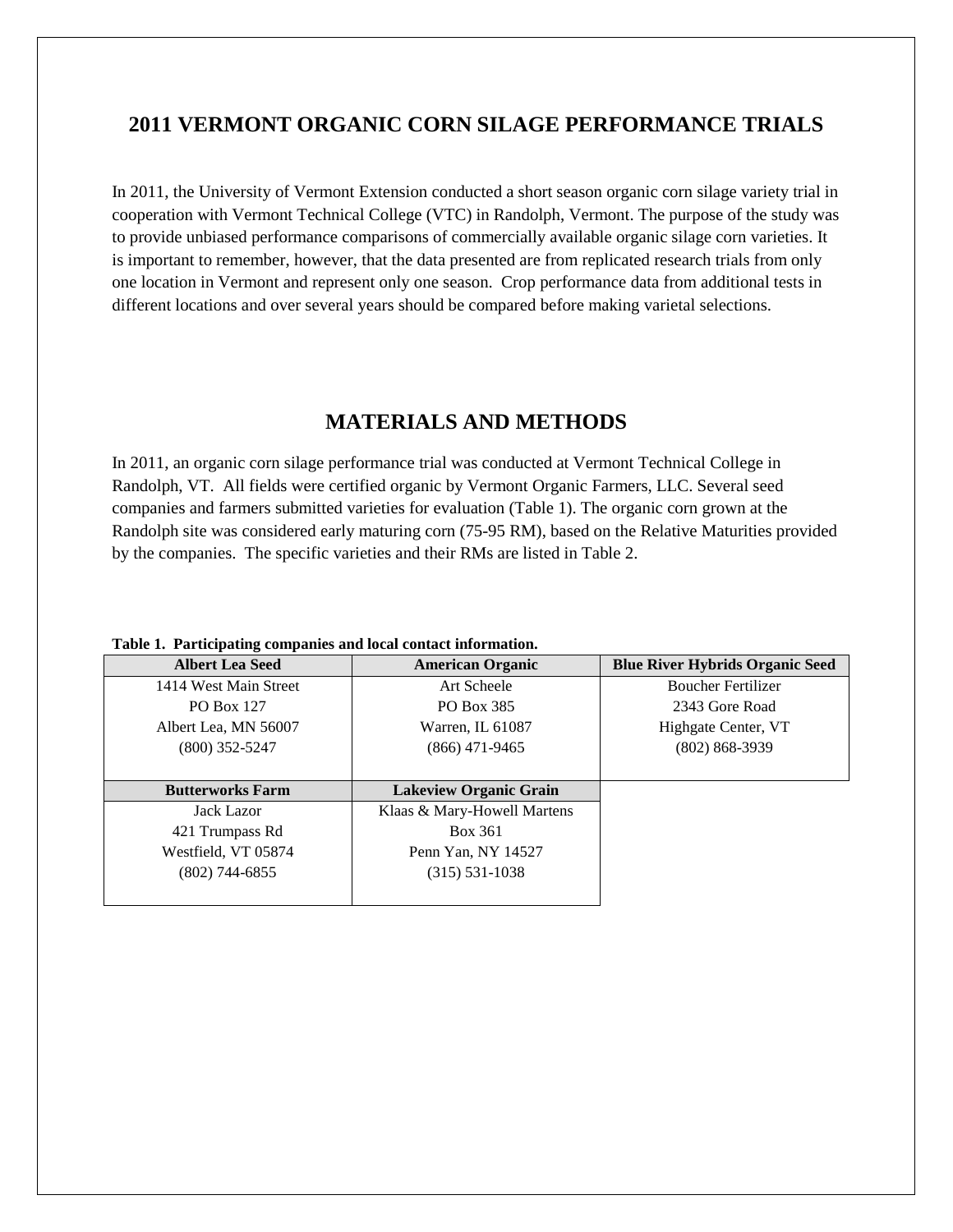| Company                             | <b>Variety</b>     | RM    | <b>Description</b> |
|-------------------------------------|--------------------|-------|--------------------|
| Albert Lea Seed Co, Viking Corn, MN | $E-95$             | 95    | Open Pollinated    |
| Albert Lea Seed Co, Viking Corn, MN | $0.23 - 86N$       | 86    | Hybrid             |
| Albert Lea Seed Co, Viking Corn, MN | 80-92              | 92    | Hybrid             |
| Albert Lea Seed Co, Viking Corn, MN | $0.99 - 90N$       | 90    | Hybrid             |
| American Organic Seed & Grain, IL   | B916               | 85-87 | Hybrid             |
| American Organic Seed & Grain, IL   | C714               | 93-95 | Hybrid             |
| American Organic Seed & Grain, IL   | <b>VP2P58</b>      | 84    | Hybrid             |
| American Organic Seed & Grain, IL   | VP3P26             | 89    | Hybrid             |
| Blue River Hybrids, IA              | O8T91              | 78    | Hybrid             |
| Blue River Hybrids, IA              | 19K19              | 83    | Hybrid             |
| Blue River Hybrids, IA              | 26A17              | 88    | Hybrid             |
| Blue River Hybrids, IA              | <b>O8N01</b>       | 78    | Hybrid             |
| Blue River Hybrids, IA              | <b>BR23L99</b>     | 86    | Hybrid             |
| Butterworks Farm, VT                | <b>Early Riser</b> | 80    | Open Pollinated    |

**Table 2. Organic corn varieties evaluated in Randolph, Vermont, 2011.**

The previous crop at the Randolph site was wheat. The soil was a silt loam. The seedbed was prepared by conventional tillage methods and planted with a John Deere 7000 four-row corn planter on 2-Jun. Each plot was 5'x50', with two 30-inch wide rows. 8000 gal/acre of manure was applied to the site in the spring. The plots were hand-weeded July 6. The plots were later hand-harvested with machetes. From each plot, two 17.5' row sections were harvested and weighed with small platform scales. The subsample was then chopped with a Troy-Bilt chipper shredder. After mixing, a subsample of chopped corn was dried and analyzed for forage quality by the Cumberland Valley Forage Laboratory in Maryland. Pertinent trial information is summarized in Table 3.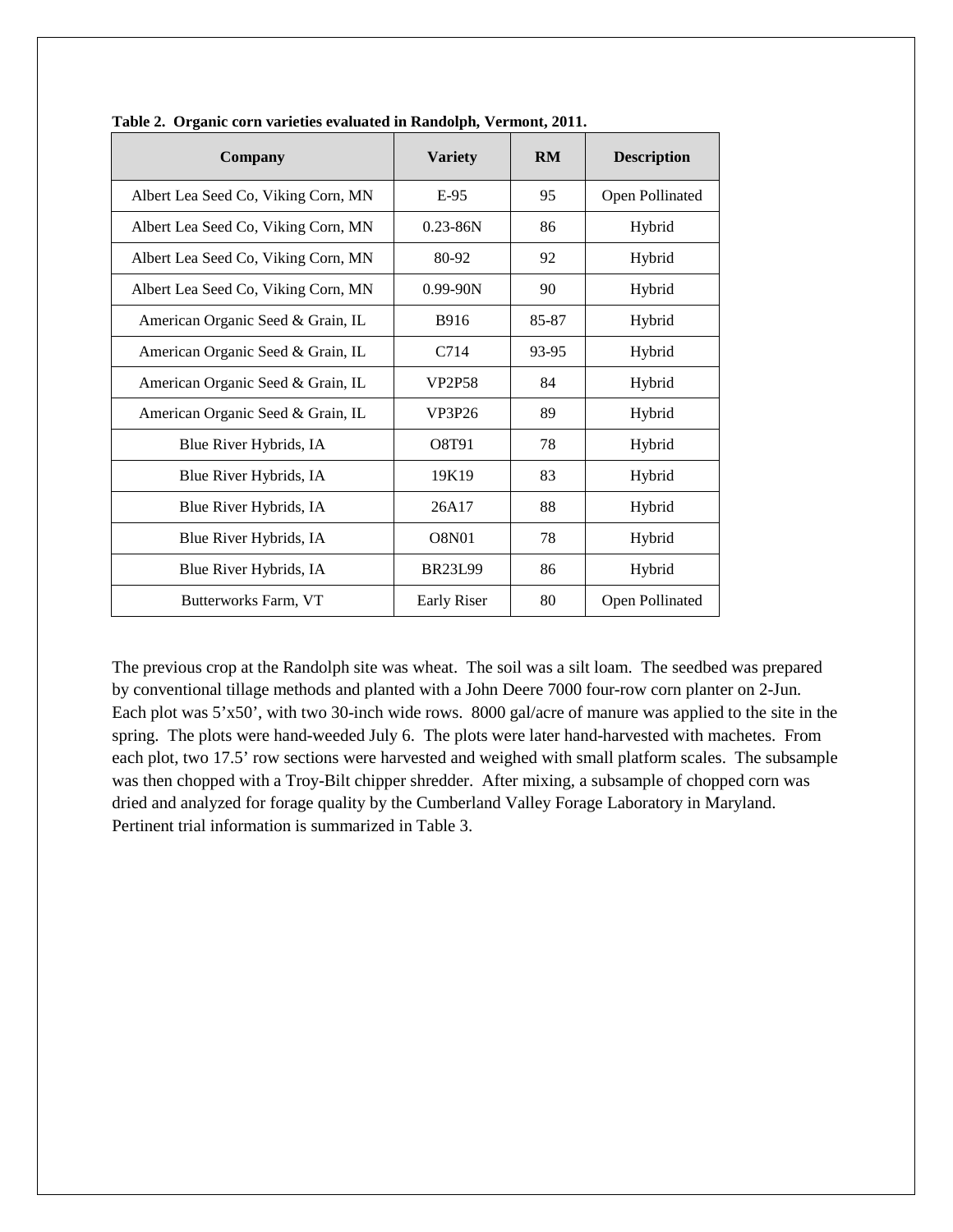| <b>Trial Information</b>  |                                |  |  |  |  |
|---------------------------|--------------------------------|--|--|--|--|
| Soil type                 | Silt loam                      |  |  |  |  |
| Previous crop             | Wheat                          |  |  |  |  |
| Row width (in)            | 30                             |  |  |  |  |
| Plot size                 | 5'x50'                         |  |  |  |  |
| Planting date             | $2-J$ un                       |  |  |  |  |
| Row cultivation           | $1-Jul$                        |  |  |  |  |
| Seeding rate (seeds/acre) | 34,000                         |  |  |  |  |
| Tillage operations        | Spring plow, spring disk       |  |  |  |  |
| Manure application        | Spring applied - 8000 gal/acre |  |  |  |  |
| Additional weed control   | Hand-weeded on 6-Jul           |  |  |  |  |
| Harvest date              | 4-Oct                          |  |  |  |  |

|  | Table 3. Organic silage corn variety trial information, Randolph, Vermont, 2011. |  |  |
|--|----------------------------------------------------------------------------------|--|--|
|  |                                                                                  |  |  |

Silage quality was analyzed using wet chemistry techniques at the Cumberland Valley Forage Laboratory in Pennsylvania. Plot samples were dried, ground and analyzed for crude protein (CP), acid detergent fiber (ADF), neutral detergent fiber (NDF), and 30h digestible NDF (dNDF). Mixtures of true proteins, composed of amino acids, and nonprotein nitrogen make up the CP content of forages. The CP content of forages is determined by measuring the amount of N and multiplying by 6.25. The bulky characteristics of forage come from fiber. Forage feeding values are negatively associated with fiber since the less digestible portions of plants are contained in the fiber fraction. The detergent fiber analysis system separates forages into two parts: cell contents, which include sugars, starches, proteins, nonprotein nitrogen, fats and other highly digestible compounds; and the less digestible components found in the fiber fraction. The total fiber content of forage is contained in the neutral detergent fiber (NDF). Chemically, this fraction includes cellulose, hemicellulose, and lignin. Because of these chemical components and their association with the bulkiness of feeds, NDF is closely related to feed intake and rumen fill in cows. Recently, forage testing laboratories have begun to evaluate forages for NDF digestibility. Evaluation of forages and other feedstuffs for NDF digestibility is being conducted to aid prediction of feed energy content and animal performance. Research has demonstrated that lactating dairy cows will eat more dry matter and produce more milk when fed forages with optimum NDF digestibility. Forages with increased NDF digestibility will result in higher energy values, and perhaps more importantly, increased forage intakes. Forage NDF digestibility can range from 20 – 80%.

The silage performance indices of milk per acre and milk per ton were calculated using a model derived from the spreadsheet entitled, "MILK2007" developed by researchers at the University of Wisconsin. Milk per ton measures the pounds of milk that could be produced from a ton of silage. This value is generated by approximating a balanced ration meeting animal energy, protein, and fiber needs based on silage quality. The value is based on a standard cow weight and level of milk production. Milk per acre is calculated by multiplying the milk per ton value by silage dry matter yield. Therefore milk per ton is an overall indicator of forage quality and milk per acre an indicator of forage yield and quality. Milk per ton and milk per acre calculations provide relative rankings of forage samples, but should not be considered as predictive of actual milk responses in specific situations for the following reasons:

1) Equations and calculations are simplified to reduce inputs for ease of use.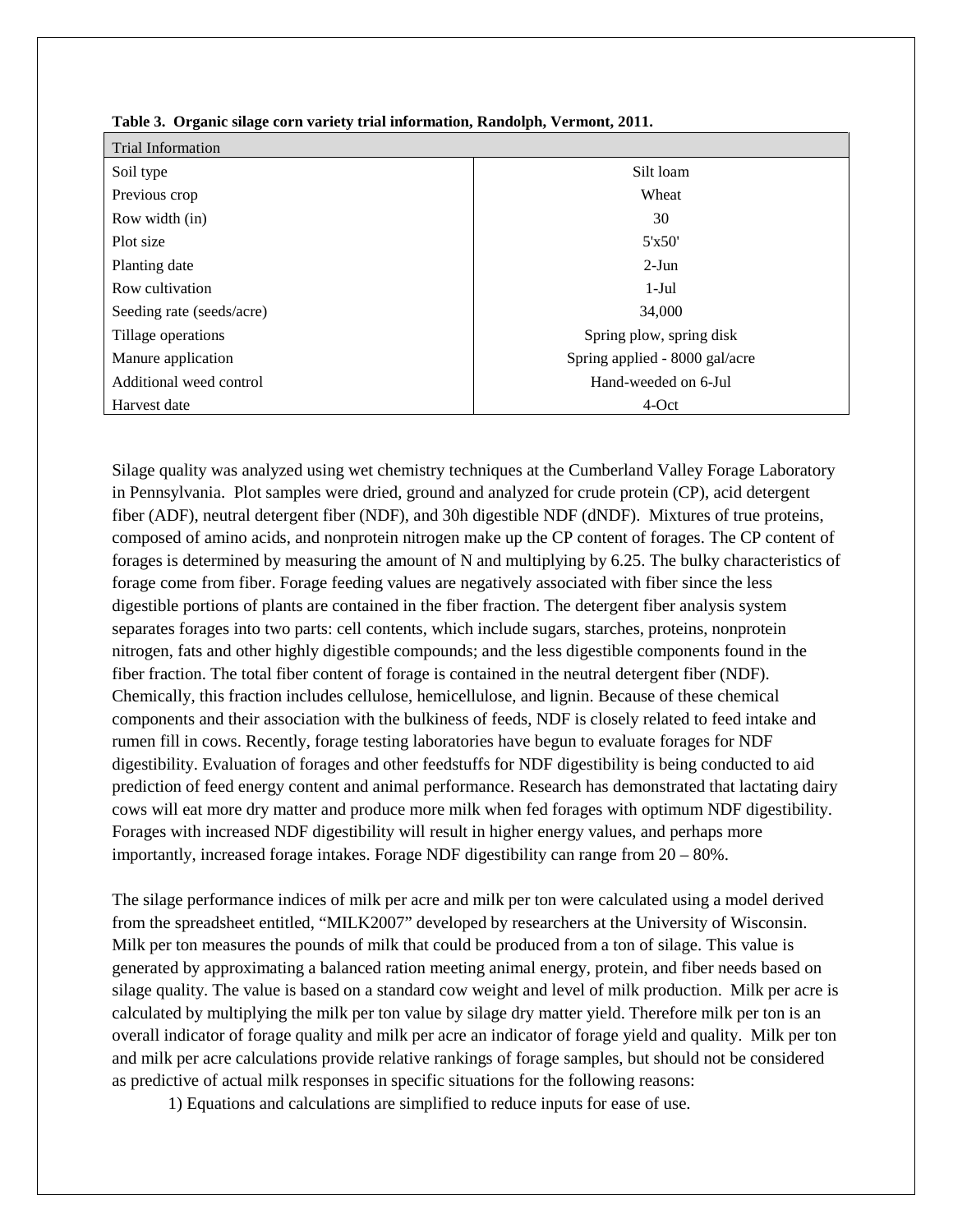- 2) Farm to farm differences exists.
- 3) Genetic, dietary, and environmental differences affecting feed utilization are not considered.

Variations in yield and quality can occur because of variations in genetics, soil, weather, and other growing conditions. Statistical analysis makes it possible to determine, whether a difference among varieties is real or whether it might have occurred due to other variations in the field. At the bottom of each table a LSD value is presented for each variable (i.e. yield). Least Significant Differences (LSD's) at the 10% level of probability are shown. Where the difference between two varieties within a column is equal to or greater than the LSD value at the bottom of the column, you can be sure in 9 out of 10 chances that there is a real difference between the two varieties. Varieties that were not significantly lower in performance than the highest hybrid in a particular column are indicated with an asterisk. In the example below, A is significantly different from C but not from B. The difference between A and B is equal to 1.5 which is less than the LSD value of 2.0. This means that these varieties did not differ in yield. The difference between A and C is equal to 3.0 which is greater than the LSD value of 2.0. This means that the yields of these varieties were significantly different from one another. The asterisk indicates that B was not significantly lower than the top yielding variety.

| <b>Variety</b> | Yield  |
|----------------|--------|
| A              | $9.0*$ |
| B              | $7.5*$ |
| €              | 6.0    |
| LSD            | 2.0    |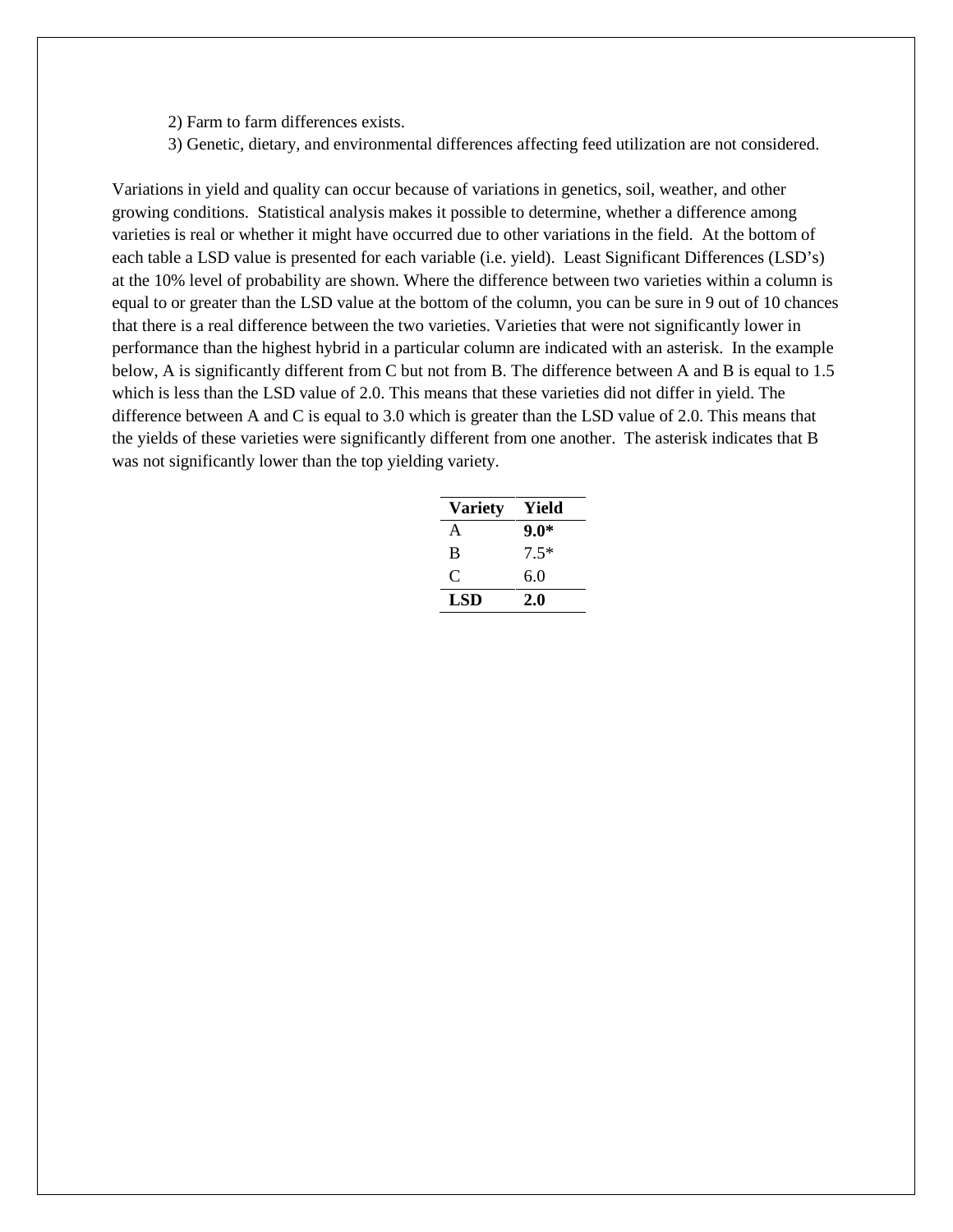### **RESULTS**

Seasonal precipitation and temperature was recorded at weather stations in proximity to the Randolph VTC site (Table 4). This season brought a cold spring with higher than average rainfall during the normal corn planting season. The total accumulated Growing Degree Days (GDDs) for corn growth in Randolph, based on a 50° - 86° F temperature scale, was 2704 days. Thus, the accumulated GDD was above average by 615.

| Bethel, VT (Randolph)                     | April   | May    | June    | July    | August | September | October |
|-------------------------------------------|---------|--------|---------|---------|--------|-----------|---------|
| Average Temperature (°F)                  | 42.1    | 58.2   | 64.0    | 70.7    | 67.2   | 62.2      | 49.0    |
| Departure from Normal                     | 0.2     | 2.0    | 2.7     | 4.7     | 3.6    | 5.6       | $-3.0$  |
|                                           |         |        |         |         |        |           |         |
| Precipitation (inches)                    | 5.75    | 4.22   | 6.95    | 3.12    | 11.05  | 9.21      | 2.97    |
| Departure from Normal                     | 2.39    | 0.59   | 3.31    | $-0.84$ | 5.91   | 4.75      | 0.36    |
|                                           |         |        |         |         |        |           |         |
| Growing Degree Days (base $50^{\circ}$ F) | 39.0    | 311    | 422     | 623     | 525    | 474       | 311     |
| Departure from Normal                     | $-66.0$ | $-4.2$ | $-22.5$ | 28.9    | $-8.0$ | 162       | 163     |

**Table 4. Summarized temperatures, precipitation, and growing degree days, Randolph, Vermont, 2011.**

\*Temperatures and precipitation are from Rochester, Vermont for the months August-September.

\*Temperature and precipitation for October are from Rutland, Vermont.

\*Based on National Weather Service data from cooperative observation stations in close proximity to field trials. Historical averages are for 30 years of data (1971-2000).

Yield and quality results are listed in Table 5. Dry matter yields were calculated and then adjusted to 35% dry matter. As seen in Table 5, there were not any significant differences between varieties for CP, ADF, or dNDF. However, there were significant differences between varieties for NDF and NEL. The variety 19K19 (Blue River) had the lowest NDF concentration at 40.2% but was not statistically different from 08T91 (Blue River), 26A17 (Blue River), B916 (American Organic), VP3P26 (American Organic), 80-92 (Viking), and 023-86N (Viking). NEL ranged from 0.70 to 0.77 Mcal/lb. The variety with the highest NEL was the 80-92 (Viking) at 0.77 Mcal/lb. Only VP2P58 (American Organic), BR23L99 (Blue River), Early Riser (Butterworks), and E-95 (Viking) were statistically lower.

Also in Table 5, it can be seen that the population ranged from 15931 plants per acre to 28127 plants per acre. The recommended final plant population for corn silage is 32,000 to 34,000 plants per acre. Obviously the trial fell well below that plant population. Low plant populations would have led to potential yield loss. It is difficult to accurately compare varieties with the popu1ations differing so greatly among them. Interestingly, population did not seem to always be the major driver for low yields (Figure 2).

As seen in Figure 1, yields varied significantly by variety. Yields ranged from 9.2 to 22.1 tons per acre. The variety 23L99 (Blue River) yielded the highest at 22.1 tons/acre and was not statistically different than VP2P58 (American Organic), 26A17 (Blue River), and 80-92 (Viking)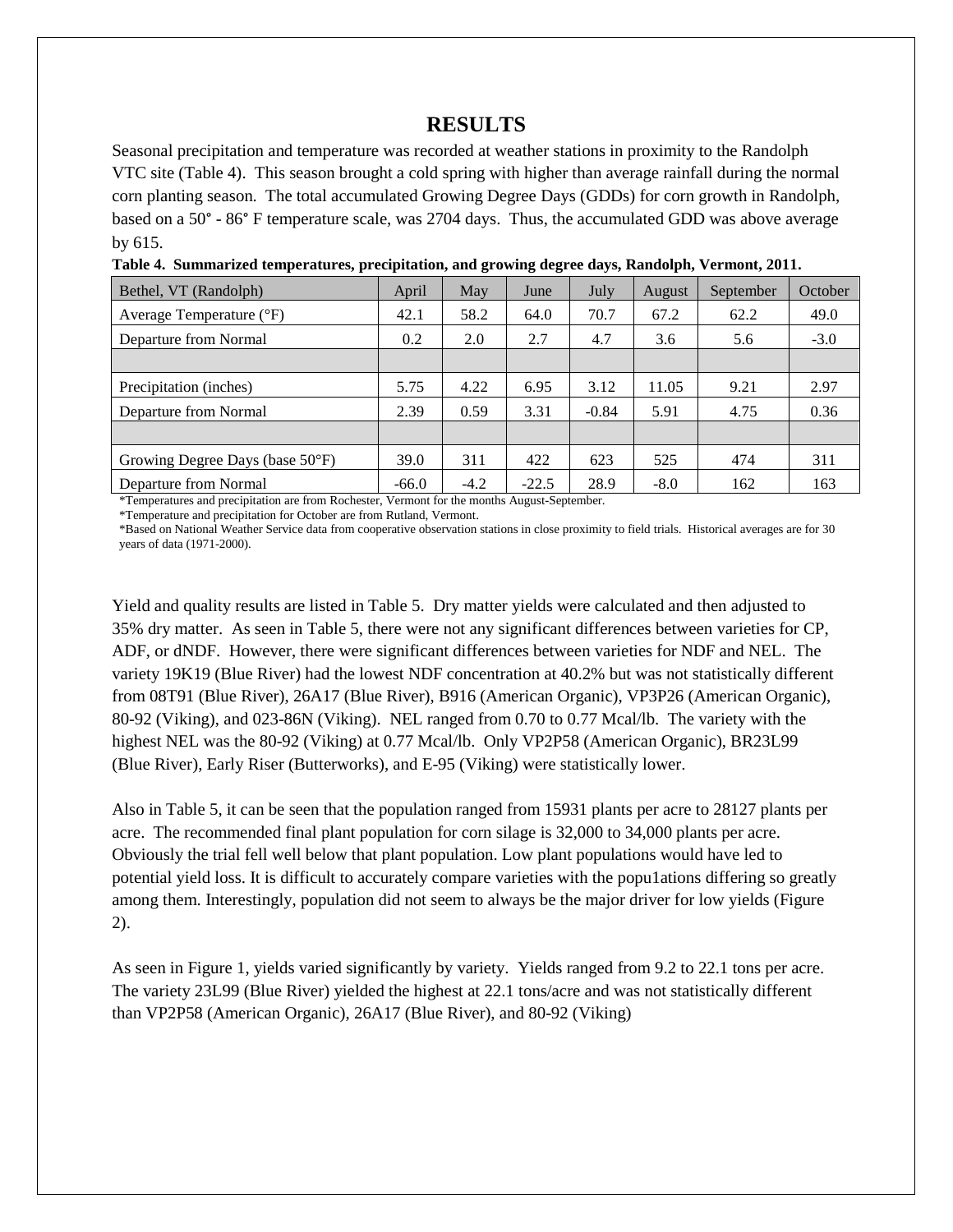| Company            | Variety        | Relative | Moisture      | et simge jierd and quanty of organic short season corn rariencs,<br>Population | Yield at  |           | Forage quality characteristics |            |           | Milk per   |            |            |
|--------------------|----------------|----------|---------------|--------------------------------------------------------------------------------|-----------|-----------|--------------------------------|------------|-----------|------------|------------|------------|
|                    |                | maturity | at<br>harvest | per acre                                                                       | 35%<br>DM | CP        | <b>ADF</b>                     | <b>NDF</b> | dNDF      | <b>NEL</b> | ton        | acre       |
|                    |                | days     | $\%$          |                                                                                | ton/acre  | $\%$      | $\%$                           | $\%$       | $\%$      | Mcal/lb    | <b>lbs</b> | <b>lbs</b> |
| Amer. Org.         | <b>B916</b>    | 85-87    | 67.3          | 20909                                                                          | 9.2       | 7.4       | 27.1                           | $46.2*$    | 50.3      | $0.74*$    | 2550       | 8286       |
| Amer. Org.         | C714           | 93-95    | 68.8          | 25140*                                                                         | 13.2      | 6.9       | 28.1                           | 49.4       | 62.3      | $0.74*$    | 2853       | 13188      |
| Amer. Org.         | <b>VP2P58</b>  | 84       | 66.6          | 22402                                                                          | 18.9*     | 7.7       | 29.1                           | 48.6       | 57.8      | 0.74       | 2713       | 17966      |
| Amer. Org.         | <b>VP3P26</b>  | 89       | 64.7          | 25638*                                                                         | 16.1      | 7.5       | 24.5                           | $42.5*$    | 58.6      | $0.77*$    | 2869       | 16181      |
| <b>Blue River</b>  | 08N01          | 78       | 66.5          | 21407                                                                          | 14.4      | 7.4       | 27.7                           | 47.0       | 55.7      | $0.74*$    | 2714       | 13600      |
| <b>Blue River</b>  | 08T91          | 78       | 66.0          | 20162                                                                          | 13.8      | 7.5       | 26.6                           | $46.2*$    | 57.4      | $0.75*$    | 2736       | 13098      |
| <b>Blue River</b>  | 19K19          | 83       | 68.0          | 28127*                                                                         | 16.0      | 7.8       | 23.7                           | $40.2*$    | 54.4      | $0.76*$    | 2675       | 25196      |
| <b>Blue River</b>  | 26A17          | 88       | 66.0          | 26136*                                                                         | $19.6*$   | 6.8       | 27.1                           | $46.3*$    | 56.5      | $0.74*$    | 2677       | 18409      |
| <b>Blue River</b>  | <b>BR23L99</b> | 86       | 62.0          | 25931*                                                                         | $22.1*$   | 8.8       | 27.2                           | 47.5       | 57.3      | 0.74       | 2774       | 35659*     |
| <b>Butterworks</b> | Early Riser    | 80       | 61.2          | 23398                                                                          | 17.0      | 7.6       | 28.4                           | 49.0       | 51.7      | 0.73       | 2519       | 15047      |
| Viking Org.        | 80-92          | 92       | 68.0          | 24891*                                                                         | $21.0*$   | 7.4       | 24.1                           | $42.2*$    | 55.5      | $0.77*$    | 2827       | 20748      |
| Viking Org.        | $E-95$         | 95       | $71.6*$       | 26385*                                                                         | 16.5      | 7.3       | 31.9                           | 55.6       | 57.0      | 0.70       | 2502       | 14326      |
| Viking Org.        | O23-86N        | 86       | 63.6          | 25389*                                                                         | 17.6      | 8.1       | 25.9                           | $45.5*$    | 56.2      | $0.74*$    | 2788       | 17200      |
| Viking Org.        | O99-90N        | 90       | 66.3          | 21656                                                                          | 12.1      | 7.5       | 27.2                           | 47.2       | 48.9      | $0.75*$    | 2510       | 10642      |
|                    |                |          |               |                                                                                |           |           |                                |            |           |            |            |            |
|                    | LSD(0.10)      |          | 2.05          | 4592                                                                           | 3.91      | <b>NS</b> | <b>NS</b>                      | 6.12       | <b>NS</b> | 0.03       | <b>NS</b>  | 9566       |
|                    | Trial Mean     |          | 66.2          | 23401                                                                          | 16.3      | 7.5       | 27.0                           | 46.6       | 55.7      | 0.74       | 2693       | 17110      |

|  | Table 5. Silage yield and quality of organic short season corn varieties, Randolph, Vermont. |  |  |
|--|----------------------------------------------------------------------------------------------|--|--|
|  |                                                                                              |  |  |

\*Treatments indicated with an asterisk did not perform significantly lower than the top-performing treatment in a particular column.

**B** Treatments shown in bold are of the highest value or top performing

NS – No significant difference was determined between treatments.



**Figure 1. Corn silage yield of short season organic corn varieties, Randolph, Vermont.** *Varieties with the same letter did not differ significantly in yield.*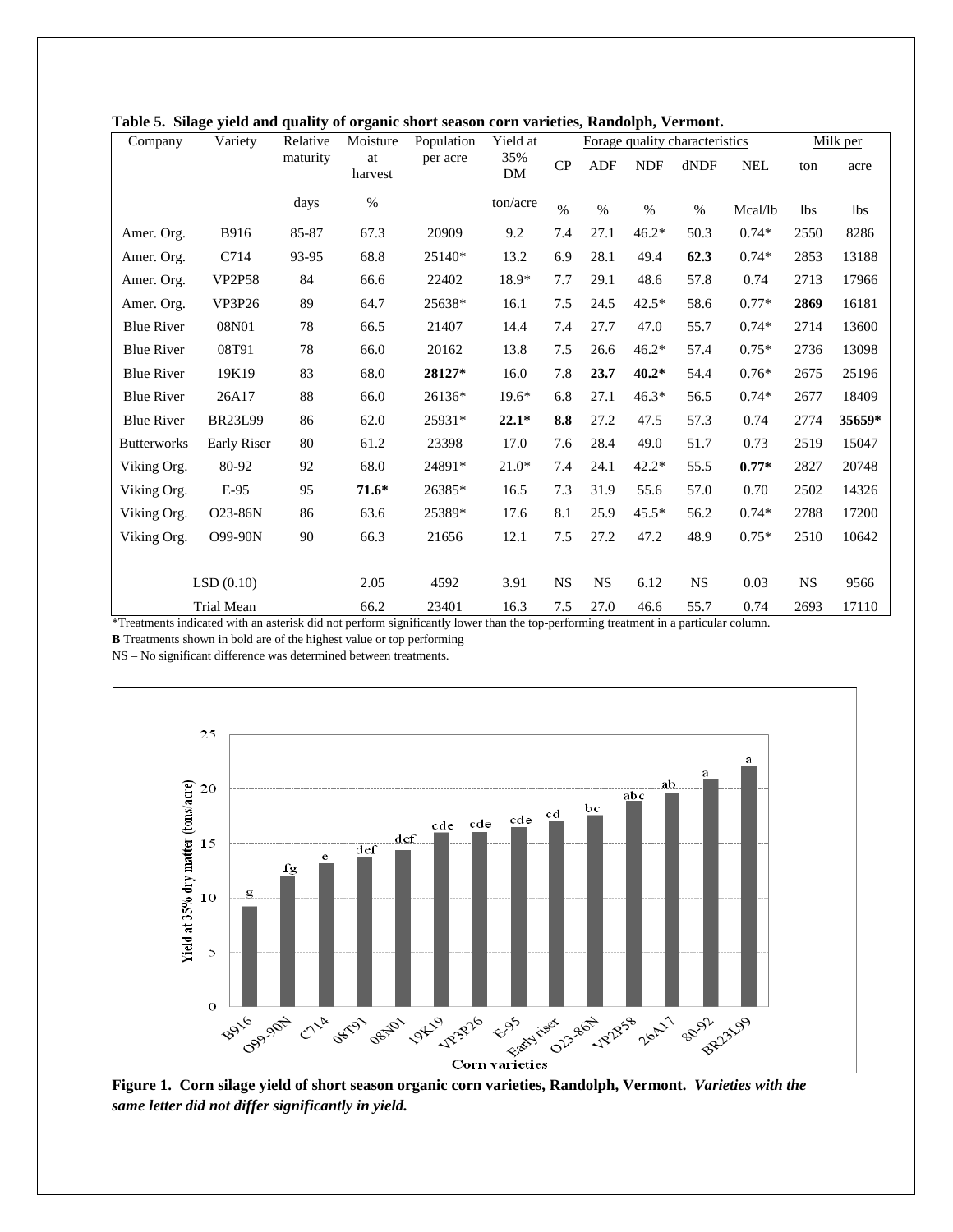

**Figure 2. Comparison of population and yield for organic corn silage varieties, Randolph, Vermont.**

Figure 3 displays the relationship between milk per ton and milk per acre. The dotted lines dividing the figure into four quadrants represent the mean milk per ton and acre for the location. Therefore hybrids that fall above the lines performed higher than the average and hybrids below the lines performed below average. Milk per ton measures the pounds of milk that could theoretically be produced from one ton of silage. Milk per acre is calculated by multiplying the milk per ton value by silage dry matter yield. Thus milk per ton is an overall indicator of forage quality and milk per acre is an indicator of forage yield and quality. Shown in Figure 3 is a comparison of how each variety ranked in terms of milk per ton and milk per acre. BR23L99 (Blue River), VP2P5 (American Organic), 023-86N, and 80-92 all had above average yields and quality.

#### **DISCUSSION**

This was the third year for the UVM Extension organic corn variety trial. The chilly, wet spring resulted in cool soils that potentially impacted germination rates in untreated organic seeds. Overall the trial had an average 61% emergence rate. Low germination rates may indicate a need to plant at higher seeding rates or delay planting to improve soil conditions. Approved organic seed treatments may be another option to increase germination rate, however little data has been collected on efficacy. In late August, there was a tropical storm with up to 70 mph winds, which also caused lodging and lowered the quality and yields of the corn crop.